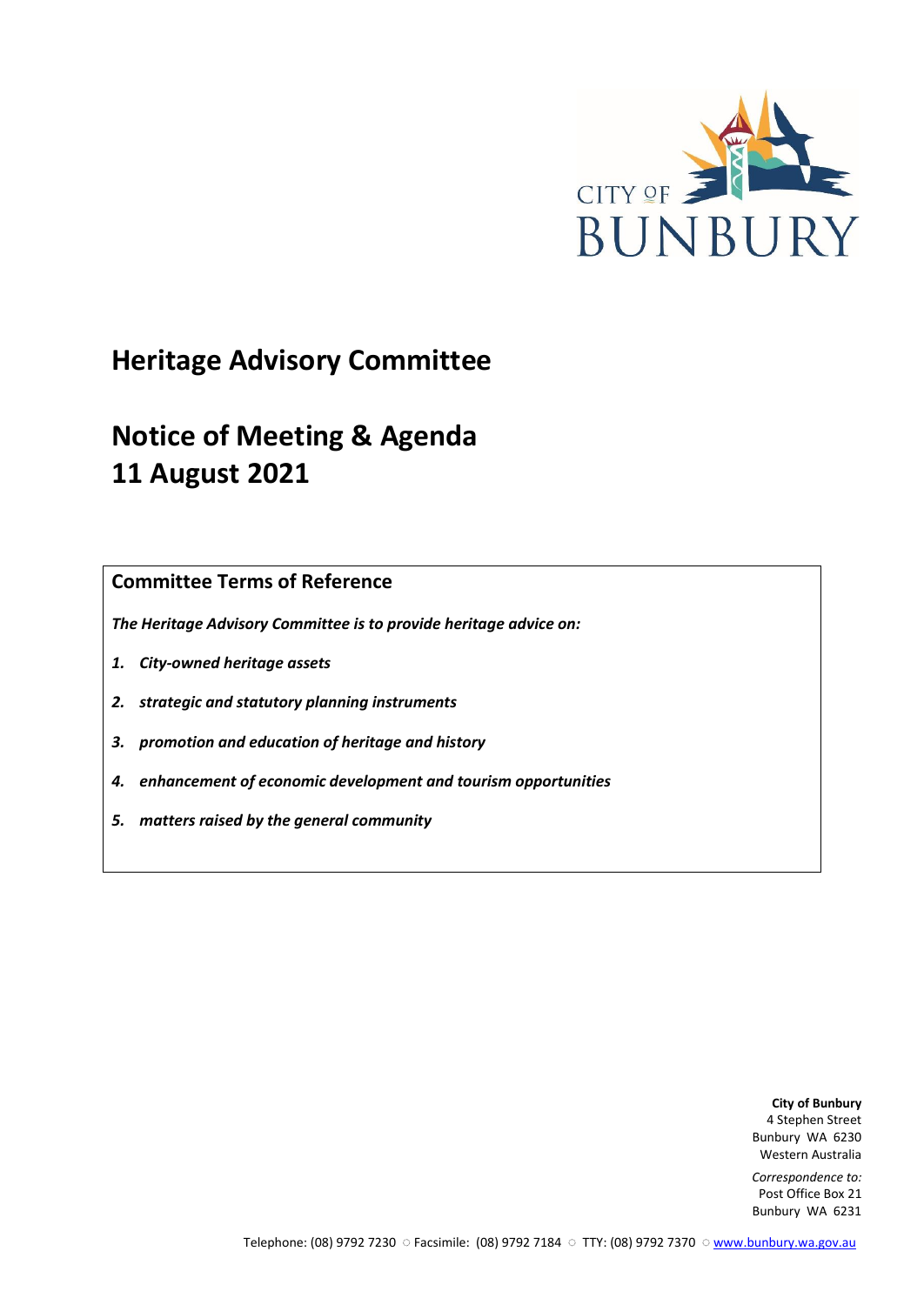## **Table of Contents**

|    | Item No           | Subject | Page No |
|----|-------------------|---------|---------|
| 1. |                   |         |         |
| 2. |                   |         |         |
| 3. |                   |         |         |
| 4. |                   |         |         |
|    | 4.1               |         |         |
|    | 4.2               |         |         |
| 5. |                   |         |         |
| 6. |                   |         |         |
| 7. |                   |         |         |
| 8. |                   |         |         |
|    | 8.1               |         |         |
|    | 8.2               |         |         |
|    | 8.3               |         |         |
| 9. |                   |         |         |
|    |                   |         |         |
|    | 10.1              |         |         |
|    | 10.2 <sub>2</sub> |         |         |
|    |                   |         |         |
|    |                   |         |         |
|    | 12.1              |         |         |
|    | 12.2              |         |         |
|    |                   |         |         |
|    |                   |         |         |
|    |                   |         |         |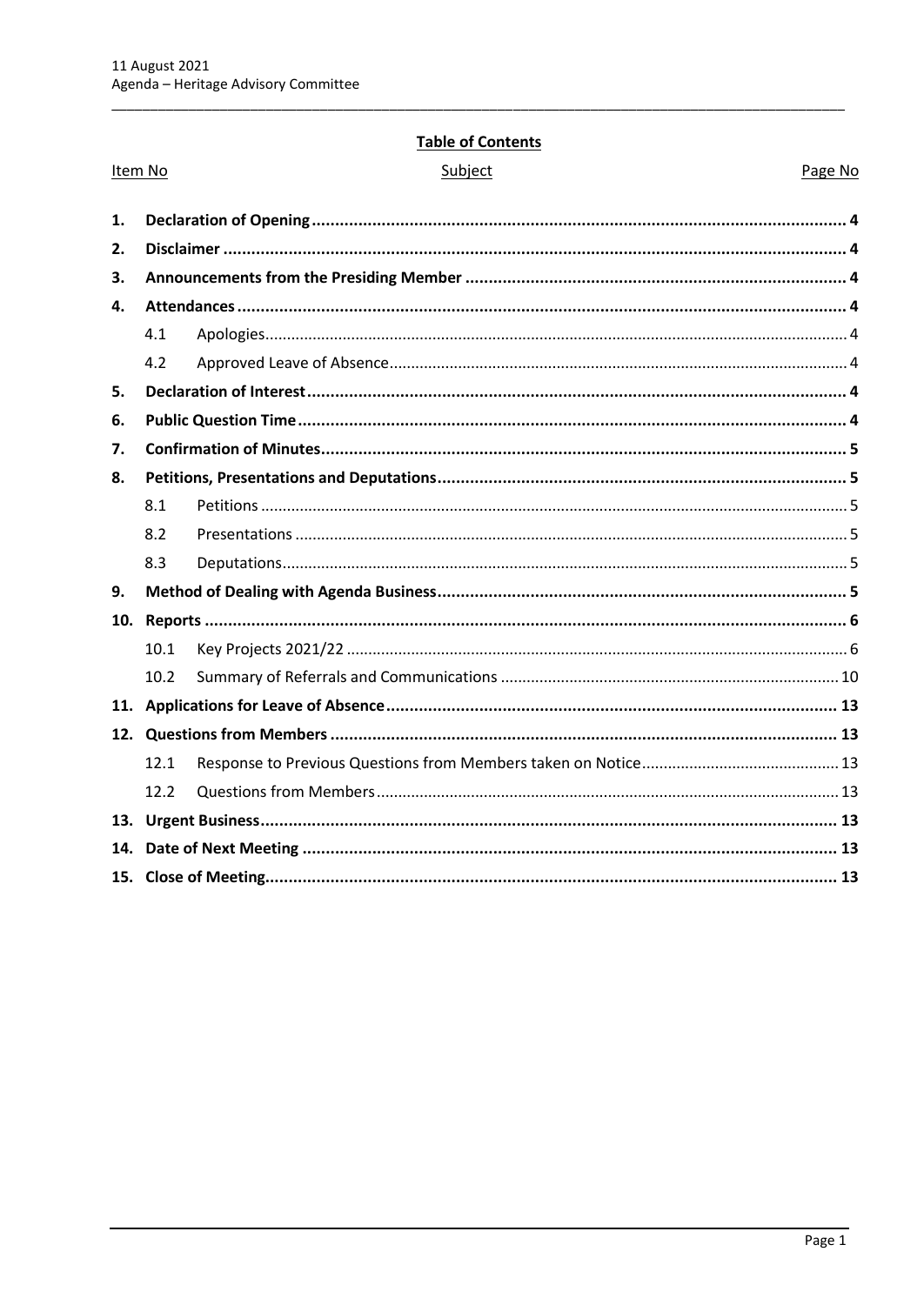## **Acknowledgement of Country**

\_\_\_\_\_\_\_\_\_\_\_\_\_\_\_\_\_\_\_\_\_\_\_\_\_\_\_\_\_\_\_\_\_\_\_\_\_\_\_\_\_\_\_\_\_\_\_\_\_\_\_\_\_\_\_\_\_\_\_\_\_\_\_\_\_\_\_\_\_\_\_\_\_\_\_\_\_\_\_\_\_\_\_\_\_\_\_\_\_\_\_\_\_\_\_

We acknowledge the Traditional owners of this land, the Wardandi Noongar people, and pay our respects to Elders past, present and emerging.

## **Vision**

Bunbury: welcoming and full of opportunities.

## **Organisational Values**

## #WEARECOB

|                     | We are one team                                    |
|---------------------|----------------------------------------------------|
|                     | We keep each other safe                            |
| WE ARE COMMUNITY    | We display empathy and respect                     |
|                     | We have fun and celebrate our successes            |
|                     | We work together to achieve great outcomes         |
|                     | We are open to opportunities                       |
|                     | We actively listen and think things through        |
| <b>WE ARE OPEN</b>  | We are inclusive and treat everyone equally        |
|                     | We are honest and open in our communications       |
|                     | We are open to feedback to improve our performance |
|                     | We lead the change, we own it                      |
|                     | We trust and empower each other                    |
| <b>WE ARE BRAVE</b> | We have the difficult conversations early          |
|                     | We hold ourselves to the highest standard          |
|                     | We have the courage to improve and simplify        |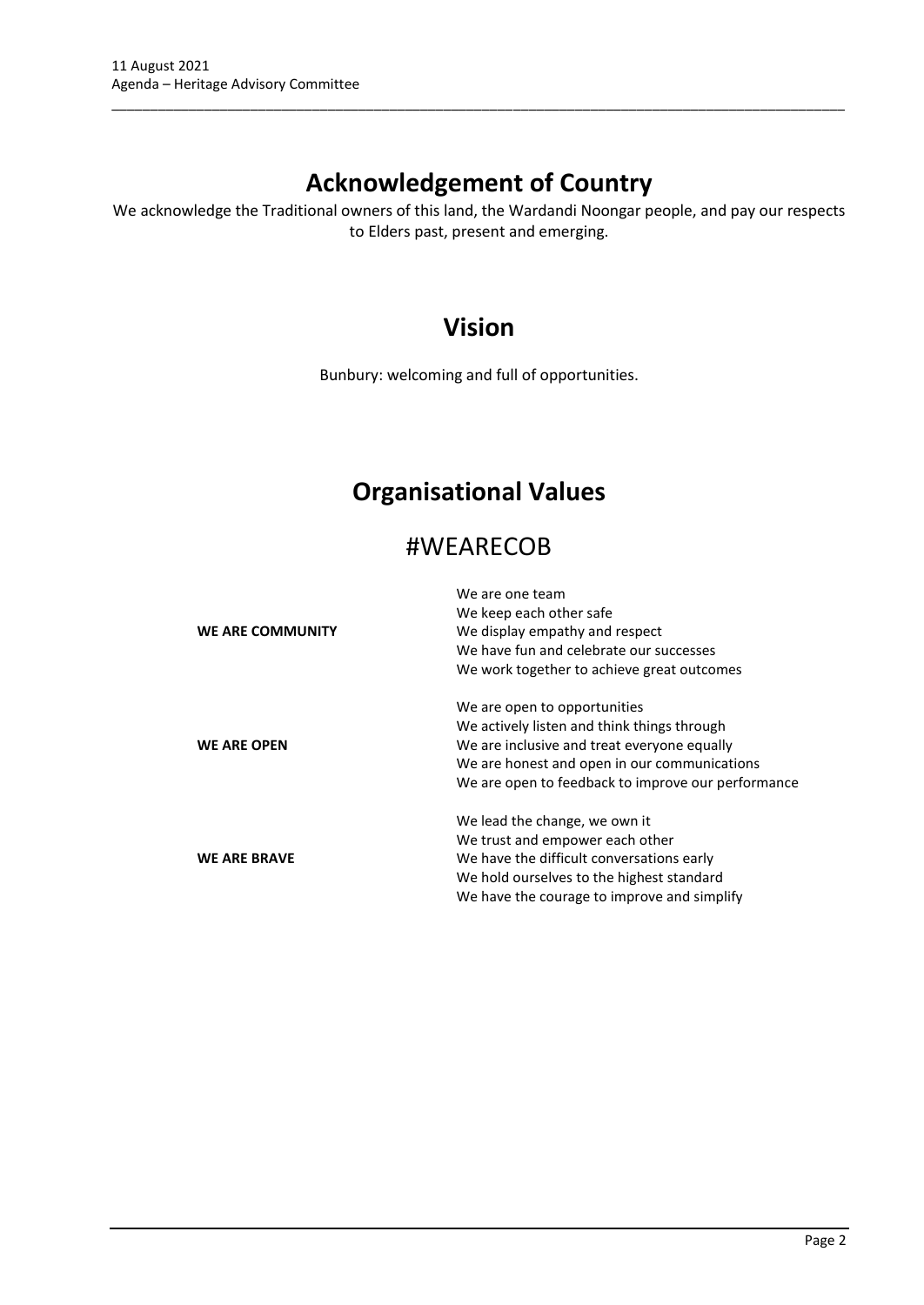

# **Heritage Advisory Committee Notice of Meeting**

Dear Committee Members

The next Ordinary Meeting of the Heritage Advisory Committee will be held in the Ocean Room, 2-4 Stephen Street, Bunbury, on **Wednesday, 11 August 2021** at **4.00pm**.

Signed: **Gary Barbour Director Sustainable Communities**

## **Agenda 11 August 2021**

Members of the public to note that recommendations made by this committee are not final and will be subject to adoption (or otherwise) at a future meeting of the Bunbury City Council.

*Committee Members:*

| <b>Member Name</b>          | <b>Representing</b>     |
|-----------------------------|-------------------------|
| Cr Tresslyn Smith           | <b>Presiding Member</b> |
| Cr Todd Brown               | City of Bunbury         |
| Mrs Del Ambrosius           | Community               |
| <b>Mr Bernhard Bischoff</b> | Community               |
| Mr Stephen Craddock         | Community               |
| Mr Graham Houghton          | Community               |
| Mr Kent Lyon                | Community               |
| Mr Duncan Rutherford        | Community               |
| Mr Peter Suckling           | Community               |

*Support Staff:*

| <b>Name</b>     | <b>Title</b>                                                                                  |
|-----------------|-----------------------------------------------------------------------------------------------|
| Mr Gary Barbour | Director Sustainable Communities                                                              |
| Ms Lacey Brown  | Strategic Planning Officer (Heritage)                                                         |
| Ms Liz Allan    | Executive Assistant (Research and Projects) to the<br><b>Director Sustainable Communities</b> |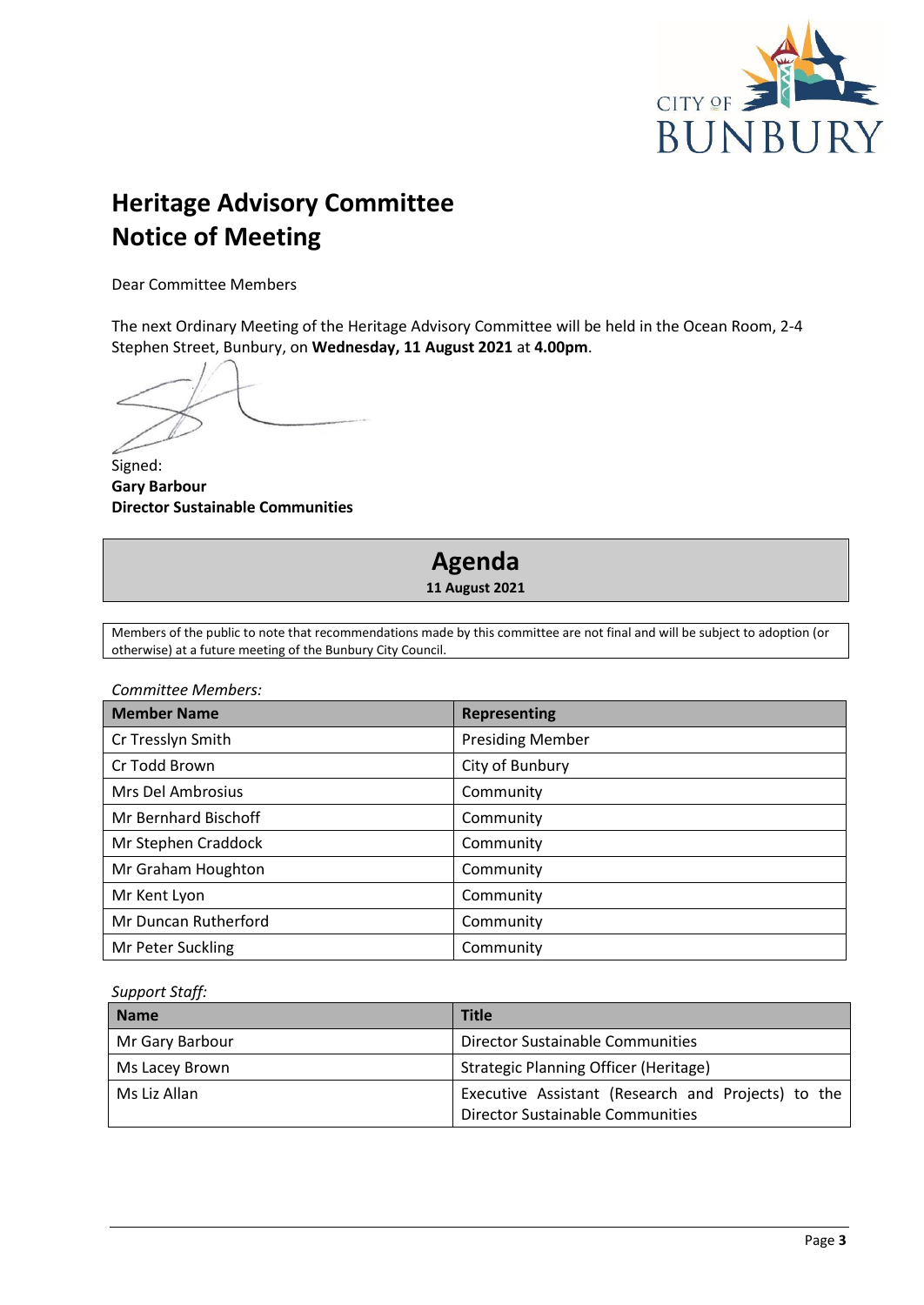## <span id="page-4-0"></span>**1. Declaration of Opening**

The Presiding Member declared the meeting open at \_\_\_\_\_\_ pm.

\_\_\_\_\_\_\_\_\_\_\_\_\_\_\_\_\_\_\_\_\_\_\_\_\_\_\_\_\_\_\_\_\_\_\_\_\_\_\_\_\_\_\_\_\_\_\_\_\_\_\_\_\_\_\_\_\_\_\_\_\_\_\_\_\_\_\_\_\_\_\_\_\_\_\_\_\_\_\_\_\_\_\_\_\_\_\_\_\_\_\_\_\_\_\_

#### <span id="page-4-1"></span>**2. Disclaimer**

Not applicable to this committee.

## <span id="page-4-2"></span>**3. Announcements from the Presiding Member**

## <span id="page-4-3"></span>**4. Attendances**

### <span id="page-4-4"></span>**4.1 Apologies**

Nil

#### <span id="page-4-5"></span>**4.2 Approved Leave of Absence**

Nil

## <span id="page-4-6"></span>**5. Declaration of Interest**

IMPORTANT: Committee members to complete a "Disclosure of Interest" form for each item on the agenda in which they wish to disclose a financial/proximity/impartiality interest. They should give the form to the Presiding Member before the meeting commences. After the meeting, the form is to be forwarded to the Administration Services Section for inclusion in the Corporate Financial Disclosures Register.

## <span id="page-4-7"></span>**6. Public Question Time**

Not applicable to this Committee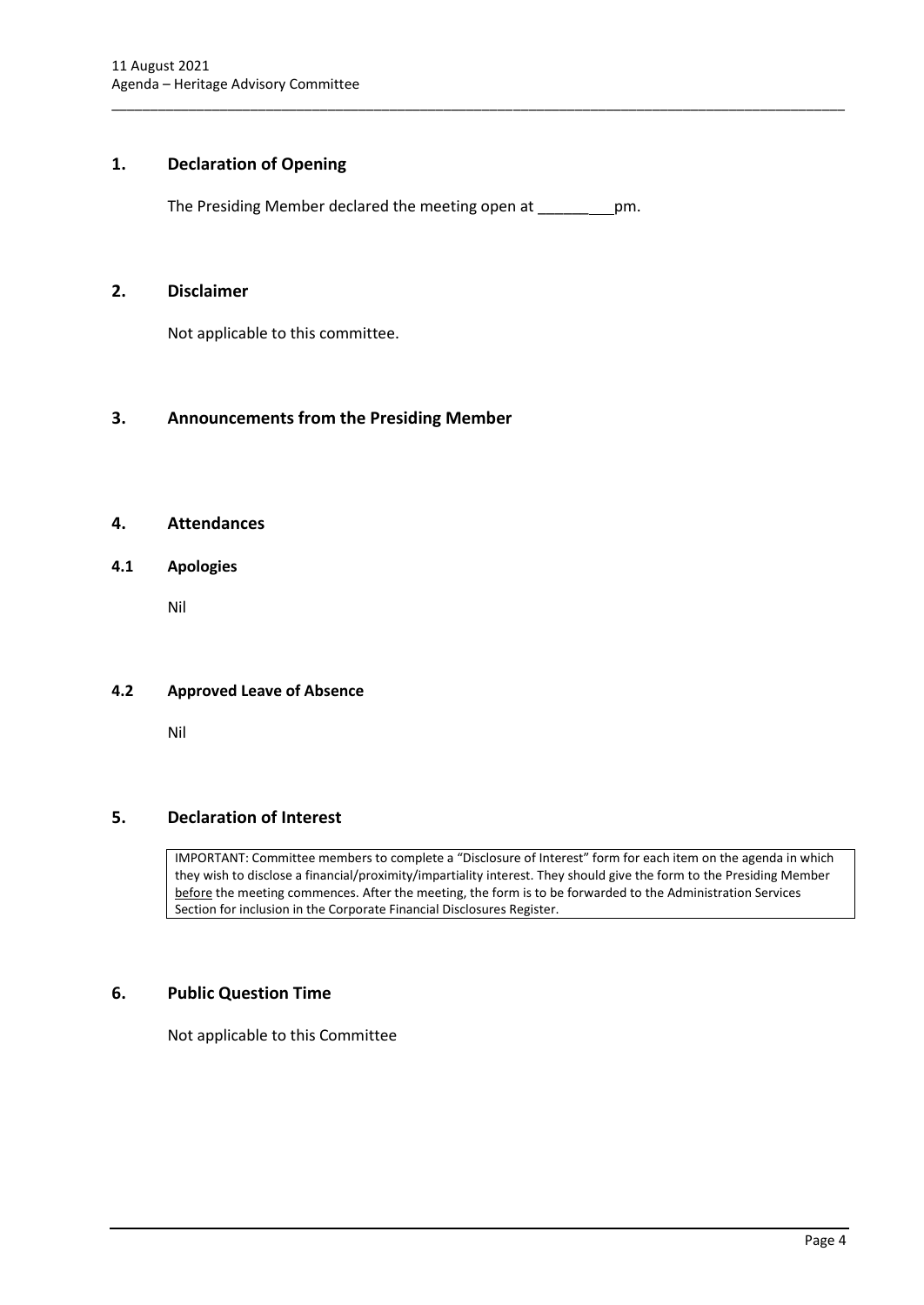## <span id="page-5-0"></span>**7. Confirmation of Minutes**

The Minutes of the Heritage Advisory Committee held on 14 April 2021 have been circulated.

\_\_\_\_\_\_\_\_\_\_\_\_\_\_\_\_\_\_\_\_\_\_\_\_\_\_\_\_\_\_\_\_\_\_\_\_\_\_\_\_\_\_\_\_\_\_\_\_\_\_\_\_\_\_\_\_\_\_\_\_\_\_\_\_\_\_\_\_\_\_\_\_\_\_\_\_\_\_\_\_\_\_\_\_\_\_\_\_\_\_\_\_\_\_\_

#### **Recommendation**

The Minutes of the Heritage Advisory Committee held 14 April 2021 are confirmed as a true and accurate record.

## <span id="page-5-1"></span>**8. Petitions, Presentations and Deputations**

#### <span id="page-5-2"></span>**8.1 Petitions**

Nil

### <span id="page-5-3"></span>**8.2 Presentations**

Steve de Meillon – Team Leader Community Partnerships Reconciliation Action Plan

## <span id="page-5-4"></span>**8.3 Deputations**

Nil

## <span id="page-5-5"></span>**9. Method of Dealing with Agenda Business**

Items are to be dealt with in the order that they appear.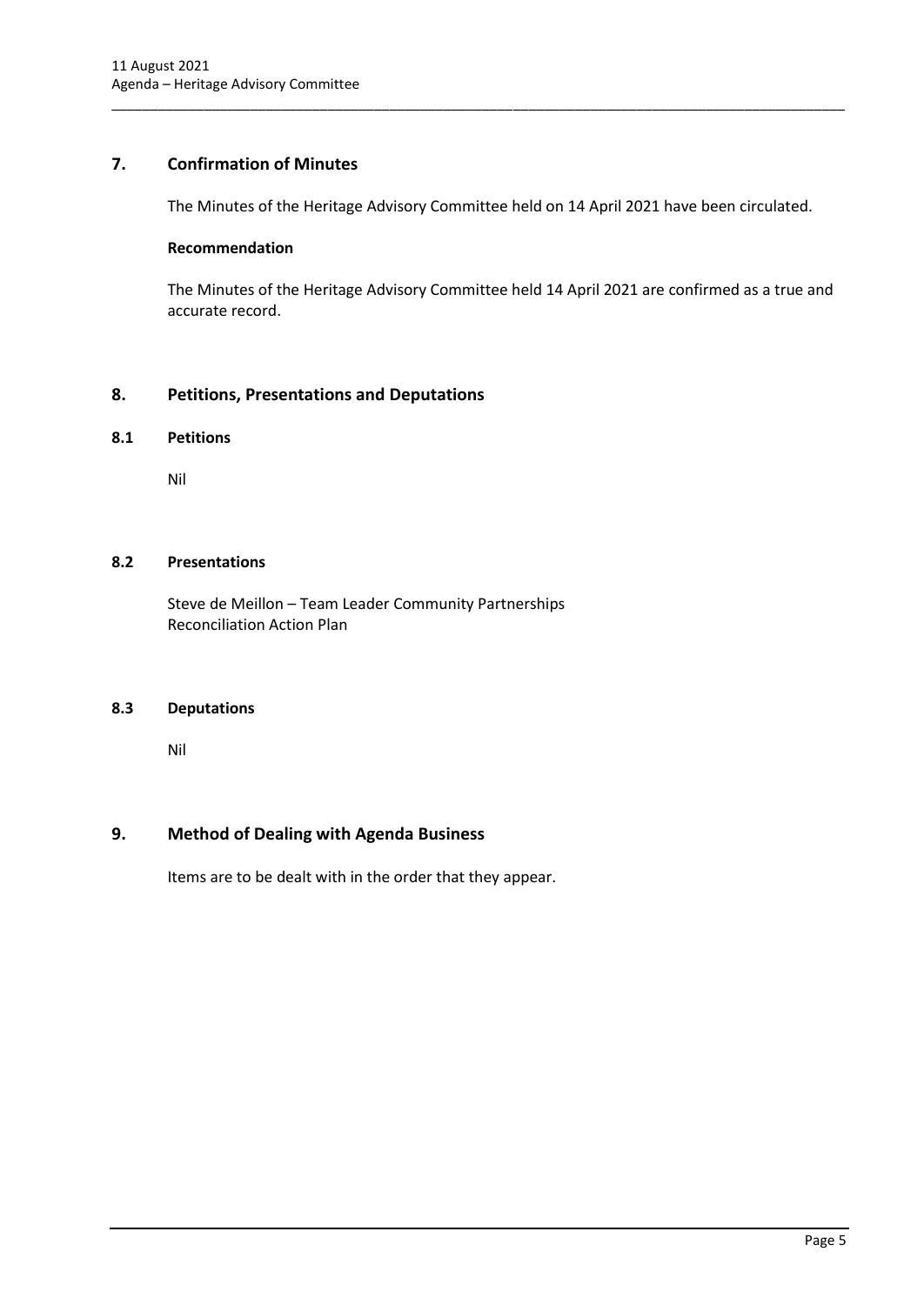#### <span id="page-6-0"></span>**10. Reports**

#### <span id="page-6-1"></span>**10.1 Key Projects 2021/22**

| <b>File Ref:</b>            | COB/517                                            |   |                             |  |
|-----------------------------|----------------------------------------------------|---|-----------------------------|--|
| <b>Applicant/Proponent:</b> | <b>Internal Report</b>                             |   |                             |  |
| <b>Responsible Officer:</b> | Lacey Brown, Strategic Planning Officer (Heritage) |   |                             |  |
| <b>Responsible Manager:</b> | Felicity Anderson, Manager City Growth             |   |                             |  |
| <b>Executive:</b>           | Gary Barbour, Director Sustainable Communities     |   |                             |  |
| <b>Authority/Discretion</b> | Advocacy                                           |   | Review                      |  |
|                             | Executive/Strategic                                |   | Quasi-Judicial              |  |
|                             | Legislative                                        | ⋉ | <b>Information Purposes</b> |  |
| <b>Attachments:</b>         | Nil                                                |   |                             |  |

\_\_\_\_\_\_\_\_\_\_\_\_\_\_\_\_\_\_\_\_\_\_\_\_\_\_\_\_\_\_\_\_\_\_\_\_\_\_\_\_\_\_\_\_\_\_\_\_\_\_\_\_\_\_\_\_\_\_\_\_\_\_\_\_\_\_\_\_\_\_\_\_\_\_\_\_\_\_\_\_\_\_\_\_\_\_\_\_\_\_\_\_\_\_\_

#### **Summary**

This item is to update the Heritage Advisory Committee (HAC) on the status of existing and new strategic planning (heritage) projects in the 2021/22 financial year.

#### **Executive Recommendation**

That the Heritage Advisory Committee note the information provided on the status of existing and new strategic planning (heritage) projects in the 2021/22 financial year.

#### **Strategic Relevance**

| Theme 4:<br>Goal:                  | Our City<br>Civic leadership, partnerships and sound governance in delivering with and for<br>the community.                                                                 |
|------------------------------------|------------------------------------------------------------------------------------------------------------------------------------------------------------------------------|
|                                    | Objective 4.2: A highly-engaged and involved community, working together on strategy<br>development and implementation.                                                      |
| Theme 3:<br>Goal:<br>Objective 3.3 | Our places and spaces<br>A natural and built environment that reflects Bunbury's core values.<br>High-quality urban design, well planned neighbourhoods with housing choice, |

and appropriate provision for diverse land uses to meet the community's needs.

#### **Regional Impact Statement**

Heritage is important for the community and has environmental, economic and social benefits as a resource for present and future generations. The City of Bunbury recognises the importance of identifying, assessing and managing heritage places within its local government area to align with contemporary community values.

#### **Background**

There are strategies, events and programs with which the HAC are affiliated. This item is designed to outline these, their current status and future direction. The post-election Heritage Advisory Committee (HAC) met for the first time in December 2019 with some new members joining the Committee. It was thought timely to conduct a strategic planning workshop in February 2020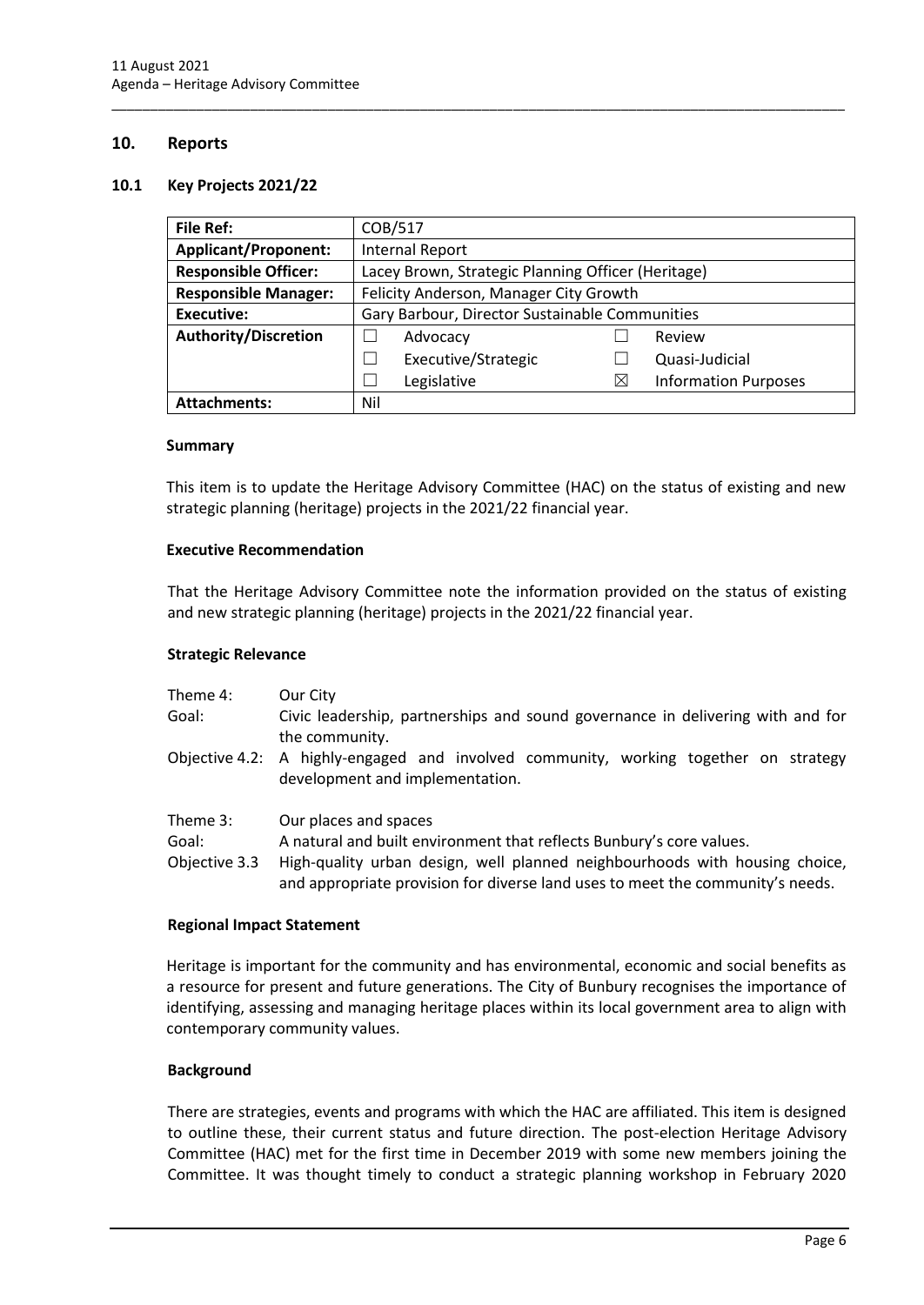with the new Committee to revisit the terms of reference, current projects and any priorities. On completion of the workshop, the HAC members agreed on five priorities that were consistent with the terms of reference.

\_\_\_\_\_\_\_\_\_\_\_\_\_\_\_\_\_\_\_\_\_\_\_\_\_\_\_\_\_\_\_\_\_\_\_\_\_\_\_\_\_\_\_\_\_\_\_\_\_\_\_\_\_\_\_\_\_\_\_\_\_\_\_\_\_\_\_\_\_\_\_\_\_\_\_\_\_\_\_\_\_\_\_\_\_\_\_\_\_\_\_\_\_\_\_

### **Council Policy Compliance**

This will define strategies and actions for the continued development of projects, policies, procedures and other initiatives that contribute to preserving, enhancing and promoting its local heritage.

#### **Legislative Compliance**

The following statutory planning instruments of the State Planning Framework and Local Planning Framework are applicable to the strategic priorities:

- The Burra Charter
- *Heritage Act 2018*
- *Planning and Development Act 2005*
- *Planning and Development (Local Planning Schemes) Regulations 2015*
- Relevant Local Planning Policies for Heritage
- State Planning Policy 3.5 Historic Heritage Conservation

#### **Officer Comments**

#### HAC Priorities

The strategic planning workshop was held with HAC members after the closing of the February 2020 HAC meeting. It was facilitated by the Strategic Planning Officer (Heritage) with the Director Sustainable Communities and the consultant Heritage Advisor providing advice as required.

The workshop focused on the HAC Terms of Reference and projects that were currently addressed in the budget. On completion of the workshop, five priorities were identified by the HAC members and officers.

**Priority Project Summary Timeframe Current Budget** 1. Ocean Beach Heritage Trail A heritage trail adjacent to the footpath predominantly along Ocean Drive. Scoping study and Noongar Art engagement completed 2020/21. Budget and project confirmed for 2021/22. 2021-22 | \$30,000 2. Asset Management Prioritisation The City has 10 Conservation Management Plans (CMPs) for City-owned heritage assets. A lot of the conservation works occur reactively due to lack of budget. A qualified professional is required to assess the CMPs, prioritise works across the heritage assets and assign costs. This would allow for budget preparation and a rollout of works from year to year. This has been identified as a priority in the draft Heritage  $2022 - 23$  | Nil Requires a budget bid. Approx. \$15k

Current details and status are as follows: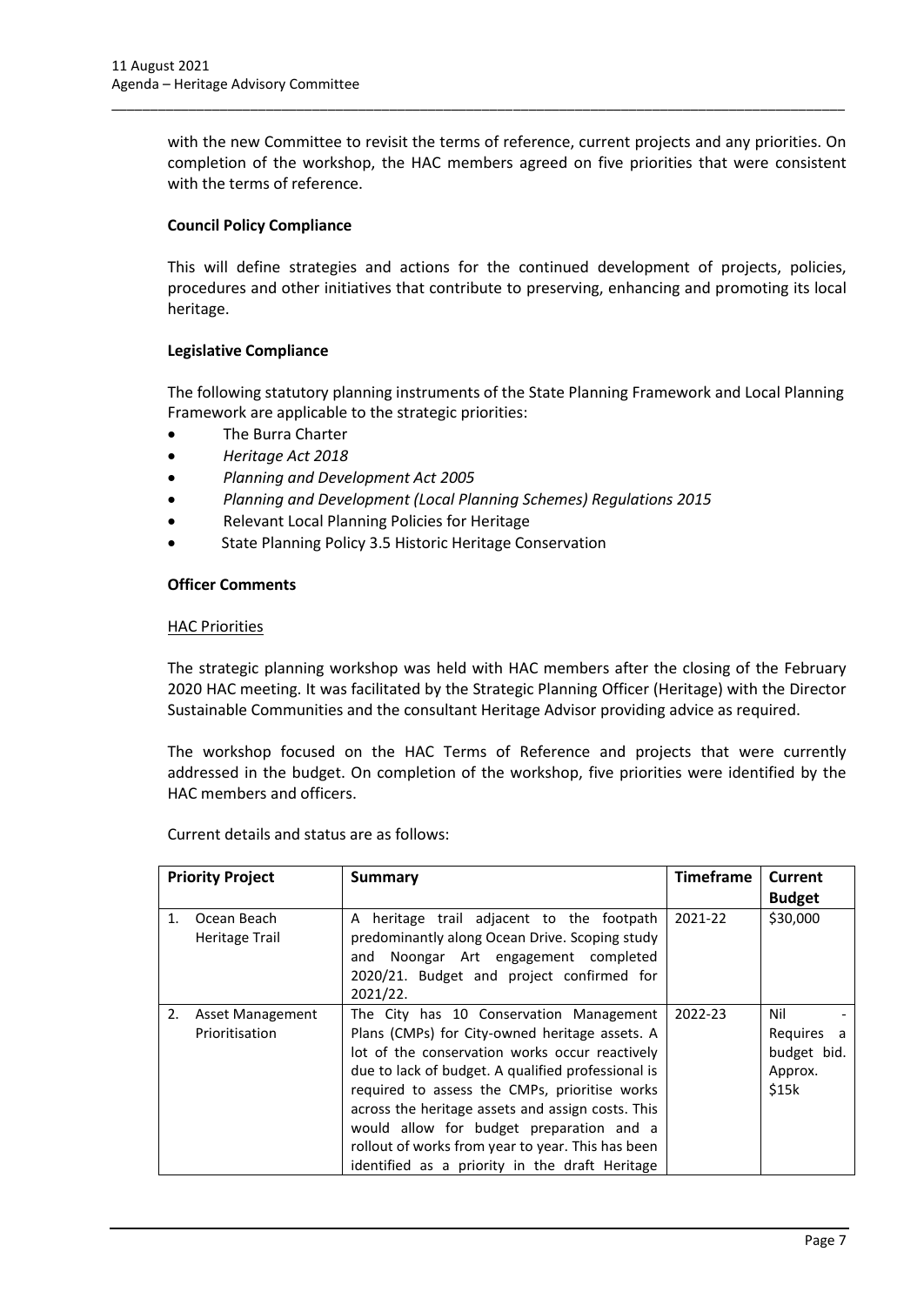| <b>Priority Project</b> |                                                                                                  | <b>Summary</b>                                                                                                                                                                                                                                                                                                                                                                                | <b>Timeframe</b>                   | Current                            |
|-------------------------|--------------------------------------------------------------------------------------------------|-----------------------------------------------------------------------------------------------------------------------------------------------------------------------------------------------------------------------------------------------------------------------------------------------------------------------------------------------------------------------------------------------|------------------------------------|------------------------------------|
|                         |                                                                                                  |                                                                                                                                                                                                                                                                                                                                                                                               |                                    | <b>Budget</b>                      |
|                         |                                                                                                  | Strategy.                                                                                                                                                                                                                                                                                                                                                                                     |                                    |                                    |
| 3.                      | Street-by-street<br>survey to inform<br>Local Heritage Survey<br>(MHI)                           | After the initial preparation of the Municipal<br>Heritage Inventory, places have been added to<br>the MHI by nomination only. This has resulted in<br>adhoc listings. The budget will allow a street-by<br>street assessment of the Tree Street Area and<br>CBD.                                                                                                                             | 2021-22                            | \$30,000                           |
| 4.                      | Policy development -<br>Significant Tree<br>Register and Heritage<br><b>Conservation Notices</b> | Under the The Planning and Development (Local<br>Planning Schemes) Regulations 2015, local<br>governments have the ability to issue tree<br>preservation orders and heritage conservation<br>notices. A public information sheet has been<br>drafted and officers are awaiting release of a<br>State model policy template. Will require a<br>contemporary review of the draft tree listings. | 2021-22                            | Will<br>be<br>completed<br>inhouse |
| 5.                      | Incorporation of<br>heritage into City-<br>wide strategies                                       | This has been identified in the draft Heritage<br>Strategy. Officers are currently finalising the<br>draft to prepare for public consultation.                                                                                                                                                                                                                                                | Strategy<br>reviews are<br>ongoing | Expended                           |

\_\_\_\_\_\_\_\_\_\_\_\_\_\_\_\_\_\_\_\_\_\_\_\_\_\_\_\_\_\_\_\_\_\_\_\_\_\_\_\_\_\_\_\_\_\_\_\_\_\_\_\_\_\_\_\_\_\_\_\_\_\_\_\_\_\_\_\_\_\_\_\_\_\_\_\_\_\_\_\_\_\_\_\_\_\_\_\_\_\_\_\_\_\_\_

#### Local Government Election 16 October 2021

Spill of all Committees for election. Please note that all existing members will need to reapply.

#### Operational Projects

- State Heritage Awards 2021
- City of Bunbury Heritage Awards 2022
- Bunbury Heritage Forum (in line with the National Trust Heritage Festival 2022)
- Heritage Advisory Service
- Heritage Advisory Committee

#### **Analysis of Financial and Budget Implications**

The project for Asset Management Prioritisation has been identified in consultation and drafting of the Heritage Strategy as a priority. A budget of at least \$15,000 will be recommended as part of Council budget deliberations for 2022/23 in due course.

#### **Community Consultation**

Not applicable

#### **Councillor/Officer Consultation**

Councillor members were consulted through the Heritage Advisory Committee.

#### **Applicant Consultation**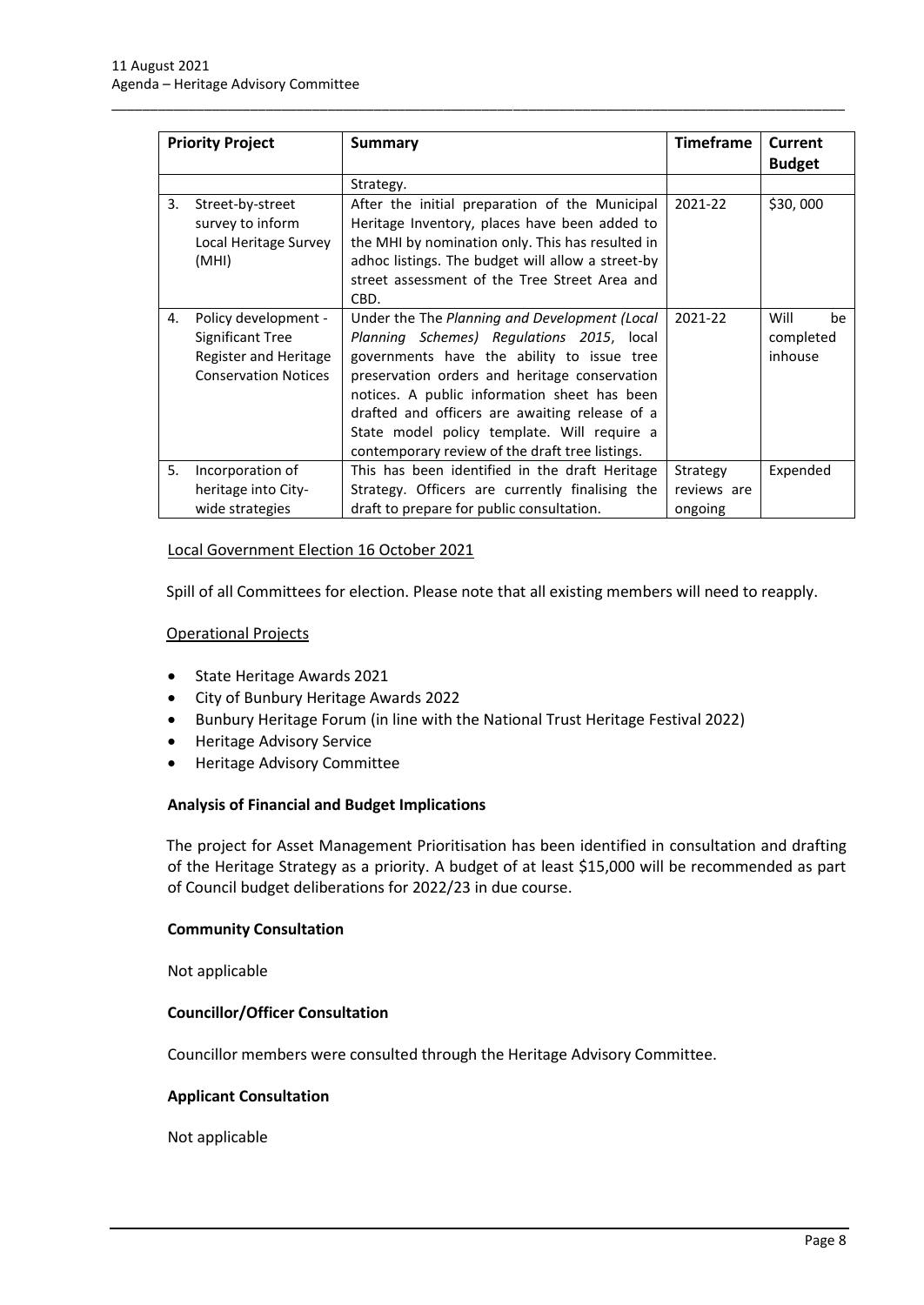## **Timeline: Council Decision Implementation**

\_\_\_\_\_\_\_\_\_\_\_\_\_\_\_\_\_\_\_\_\_\_\_\_\_\_\_\_\_\_\_\_\_\_\_\_\_\_\_\_\_\_\_\_\_\_\_\_\_\_\_\_\_\_\_\_\_\_\_\_\_\_\_\_\_\_\_\_\_\_\_\_\_\_\_\_\_\_\_\_\_\_\_\_\_\_\_\_\_\_\_\_\_\_\_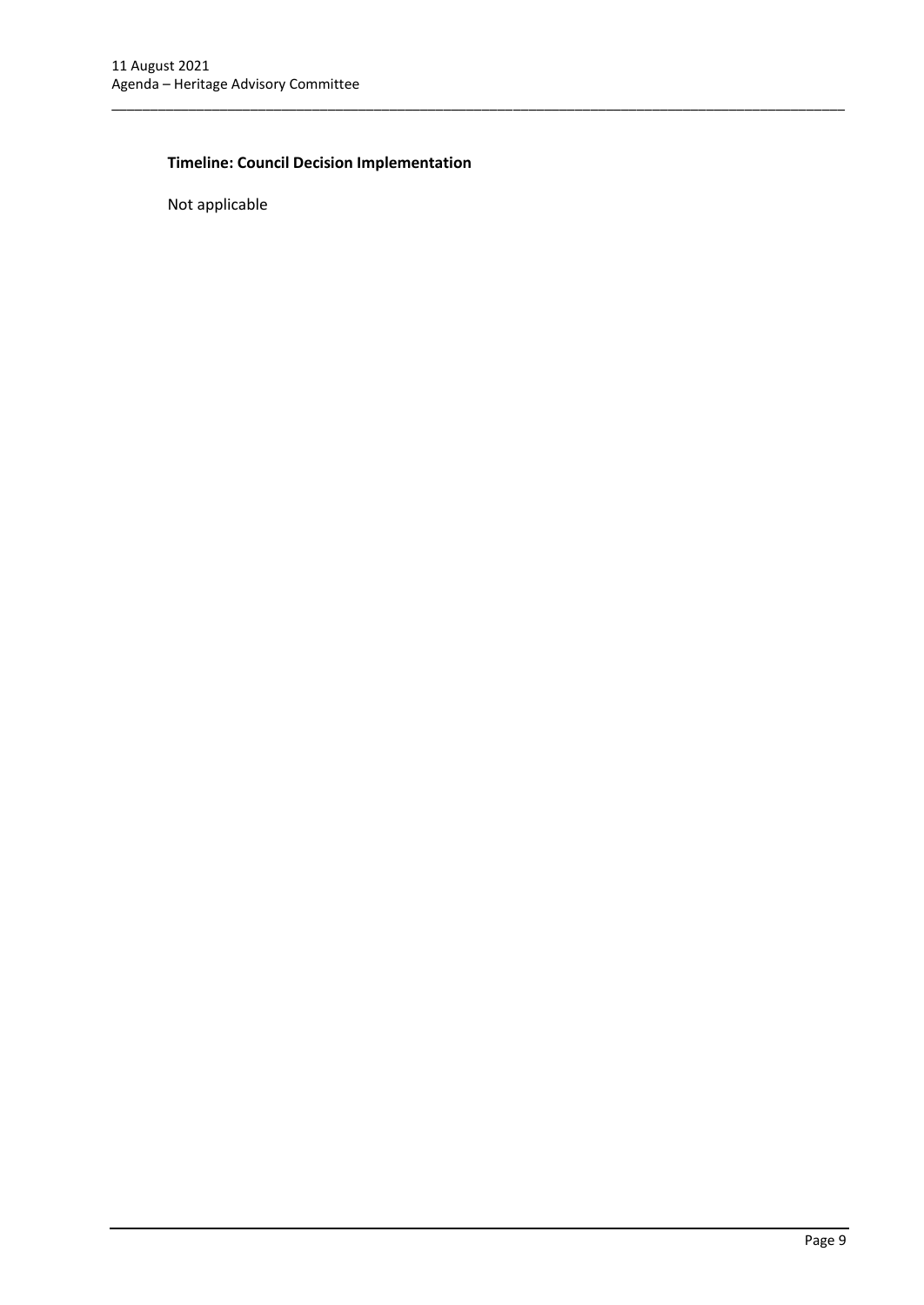#### <span id="page-10-0"></span>**10.2 Summary of Referrals and Communications**

| <b>File Ref:</b>            | COB/517                                            |          |                             |  |
|-----------------------------|----------------------------------------------------|----------|-----------------------------|--|
|                             |                                                    |          |                             |  |
| <b>Applicant/Proponent:</b> | Heritage Advisory Committee                        |          |                             |  |
| <b>Responsible Officer:</b> | Lacey Brown, Strategic Planning Officer (Heritage) |          |                             |  |
| <b>Responsible Manager:</b> | Felicity Anderson, Manager City Growth             |          |                             |  |
| <b>Executive:</b>           | Gary Barbour, Director Sustainable Communities     |          |                             |  |
| <b>Authority/Discretion</b> | Advocacy                                           |          | Review                      |  |
|                             | Executive/Strategic                                |          | Quasi-Judicial              |  |
|                             | Legislative                                        | $\times$ | <b>Information Purposes</b> |  |
| <b>Attachments:</b>         | Nil                                                |          |                             |  |

\_\_\_\_\_\_\_\_\_\_\_\_\_\_\_\_\_\_\_\_\_\_\_\_\_\_\_\_\_\_\_\_\_\_\_\_\_\_\_\_\_\_\_\_\_\_\_\_\_\_\_\_\_\_\_\_\_\_\_\_\_\_\_\_\_\_\_\_\_\_\_\_\_\_\_\_\_\_\_\_\_\_\_\_\_\_\_\_\_\_\_\_\_\_\_

#### **Summary**

The Heritage Advisor and Strategic Planning Officer (Heritage) have provided details to the Heritage Advisory Committee on recent development application referrals, discussions and events since the last Committee meeting.

#### **Executive Recommendation**

That the Heritage Advisory Committee note the summary of referrals and communications as detailed in the Officer Comments.

#### **Strategic Relevance**

| Theme 1:<br>Goal:                  | Our community and culture<br>A safe, healthy and cohesive community, with a rich cultural life, and supportive<br>social environment.                                                                                                                          |
|------------------------------------|----------------------------------------------------------------------------------------------------------------------------------------------------------------------------------------------------------------------------------------------------------------|
| Objective 1.4                      | Arts, culture, heritage and events that enrich our understanding and enjoyment<br>of life, celebrate our identity and bring the community together.                                                                                                            |
| Theme 3:<br>Goal:<br>Objective 3.3 | Our places and spaces<br>A natural and built environment that reflects Bunbury's core values.<br>High-quality urban design, well planned neighbourhoods with housing choice,<br>and appropriate provision for diverse land uses to meet the community's needs. |

#### **Regional Impact Statement**

Heritage is important for the community and has environmental, economic and social benefits as a resource for present and future generations. The City of Bunbury recognises the importance of identifying, assessing and managing heritage places within its local government area to align with contemporary community values.

#### **Background**

The Heritage Advisory Committee (HAC) is advised of recent development applications, decisions, policy, enquiries and/or events to assist in the awareness and promotion of heritage development and education in Bunbury. This provides a transparent approach for the wider community and is consistent with the terms of reference for the HAC.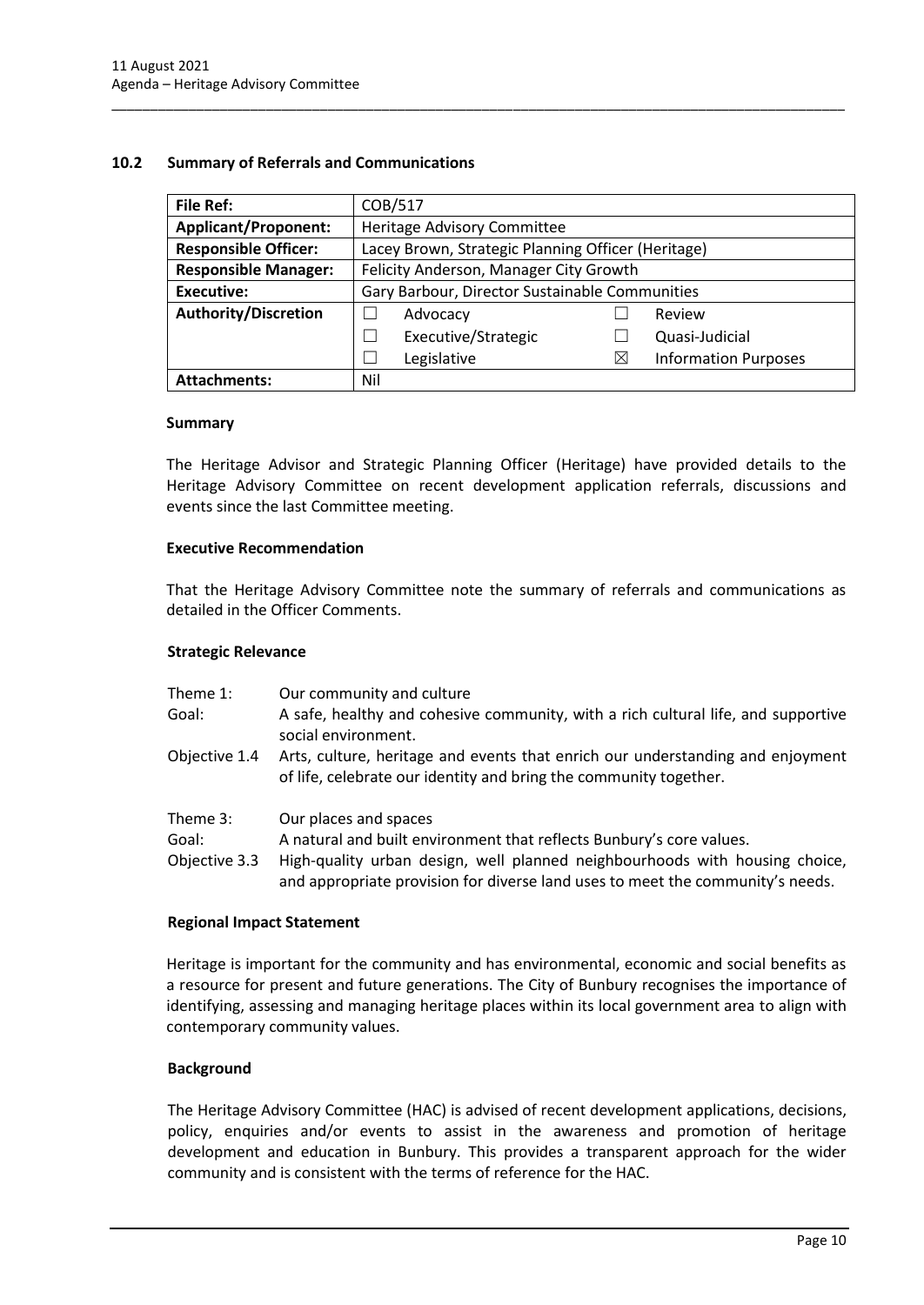### **Legislative/Council Policy Compliance**

The following statutory planning instruments of the State Planning Framework and Local Planning Framework are applicable to the assessment of development applications and heritage advice:

\_\_\_\_\_\_\_\_\_\_\_\_\_\_\_\_\_\_\_\_\_\_\_\_\_\_\_\_\_\_\_\_\_\_\_\_\_\_\_\_\_\_\_\_\_\_\_\_\_\_\_\_\_\_\_\_\_\_\_\_\_\_\_\_\_\_\_\_\_\_\_\_\_\_\_\_\_\_\_\_\_\_\_\_\_\_\_\_\_\_\_\_\_\_\_

- The Burra Charter
- *Heritage Act 2018*
- *Planning and Development Act 2005*
- *Planning and Development (Local Planning Schemes) Regulations 2015*
- Relevant Local Planning Policies for Heritage
- State Planning Policy 3.5 Historic Heritage Conservation

### **Officer Comments**

The referral and communications list is as follows:

| 99A Stirling Street - new grouped dwelling                                         |
|------------------------------------------------------------------------------------|
| 17 Ednie Street - retrospective approval for additions/outbuilding                 |
| 52 Stirling Street - new additions to grouped dwellings and additional outbuilding |
| <b>Stirling Street Arts Centre - Outbuilding</b>                                   |
| 45 Moore Street - alterations and outbuilding                                      |
| Red Mill Store - enquiry                                                           |
| Bunbury Women's Club - window sealing                                              |
| 149 Victoria Street - Old Commonwealth Bank - amendment to original DA             |
| 15 Forrest Ave – demolition of building that was relocated to site in 1953         |
| 19 Austral Parade - Fence                                                          |
| 62 Frankel Street - signage and window treatment enquiry                           |
| 47A Moore Street - Carport                                                         |
| 151 Victoria Street - Telstra Building - Façade Upgrades                           |
| Flynn Street - Replacement of Timber Grave Markers                                 |
| Carmody Place - Fmr Railway Station - Lease Renewal Conditions for Cafe            |
| 44 William Street - enquiry                                                        |
| 21 Charles Street - enquiry                                                        |
| 51 Charles Street - written planning advice                                        |
| Bunbury Museum and Heritage Centre - internal works                                |
| 9 Park Street - enquiry                                                            |
| National Trust Information Forum - Looking after your heritage place               |
| State Heritage Awards 2021                                                         |
|                                                                                    |

#### **Analysis of Financial and Budget Implications**

There are no financial or budget implications associated with this report.

#### **Community Consultation**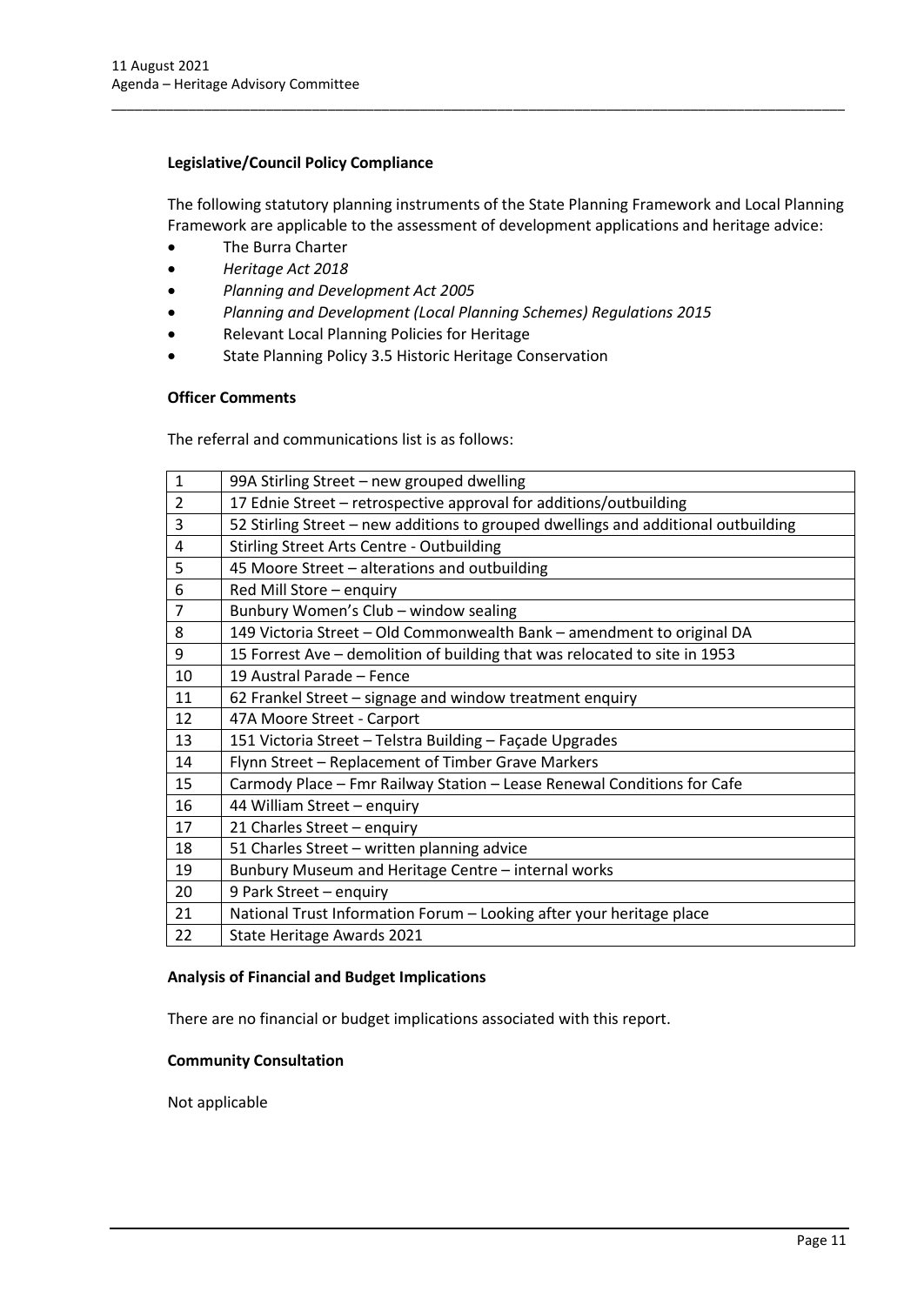### **Councillor/Officer Consultation**

Councillor members were consulted through the Heritage Advisory Committee.

\_\_\_\_\_\_\_\_\_\_\_\_\_\_\_\_\_\_\_\_\_\_\_\_\_\_\_\_\_\_\_\_\_\_\_\_\_\_\_\_\_\_\_\_\_\_\_\_\_\_\_\_\_\_\_\_\_\_\_\_\_\_\_\_\_\_\_\_\_\_\_\_\_\_\_\_\_\_\_\_\_\_\_\_\_\_\_\_\_\_\_\_\_\_\_

### **Applicant Consultation**

Not applicable

## **Timeline: Council Decision Implementation**